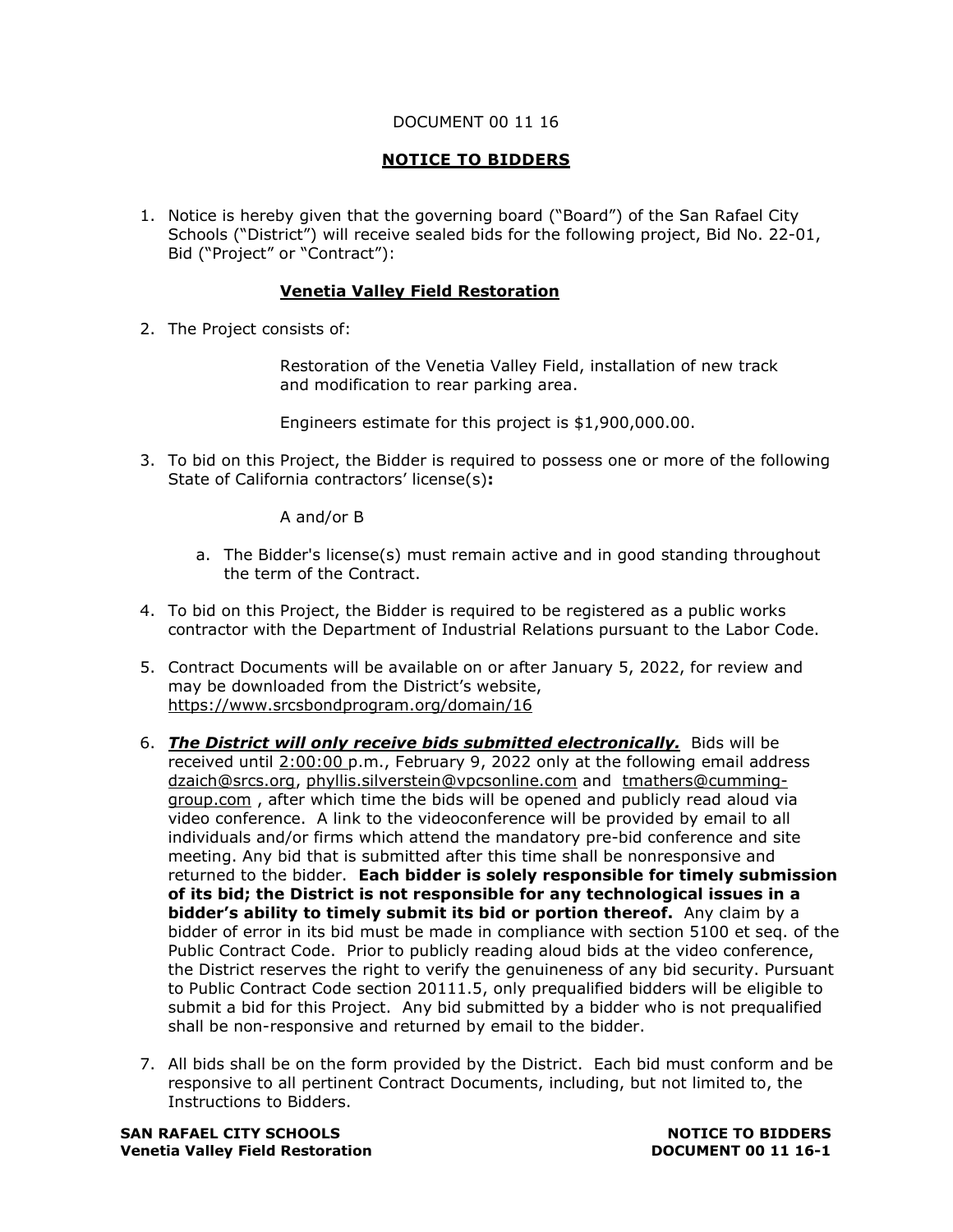- 8. A bid bond by an admitted surety insurer on the form provided by the District a cashier's check or a certified check, drawn to the order of the San Rafael City Schools, in the amount of ten percent (10%) of the total bid price, shall accompany the Bid Form and Proposal, as a guarantee that the Bidder will, within seven (7) calendar days after the date of the Notice of Award, enter into a contract with the District for the performance of the services as stipulated in the bid.
- 9. A mandatory pre-bid conference and site visit will be held on January 19, 2022, at 10:00a.m. at Venetia Valley K-8 School, 177 N. San Pedro Road, San Rafael, California. All participants are required to sign in front of the Administration Building Flag Pole, San Rafael, California. No parking is permitted on the school site. The site visit is expected to take approximately 45 minutes. Failure to attend or tardiness will render bid ineligible. DO NOT GO INSIDE ANY SCHOOL BUILDINGS. COVID masking is required on school site.
- 10. The successful Bidder shall be required to furnish a 100% Performance Bond and a 100% Payment Bond if it is awarded the Contract for the Work.
- 11. Pursuant to Education Code section 17550, the District is requiring the Bidder to purchase and to remove from the school grounds all old materials required by the specifications to be removed from any existing school building on the same school grounds and not required for school purposes and to state in his or her bid the amount which he or she will deduct from the price bid for the work as the purchase price of the old materials. The board shall let the contract to any responsible bidder whose net bid is the lowest, or shall reject all bids.
- 12. The successful Bidder may substitute securities for any monies withheld by the District to ensure performance under the Contract, in accordance with the provisions of section 22300 of the Public Contract Code.
- 13. The Contractor and all Subcontractors under the Contractor shall pay all workers on all Work performed pursuant to this Contract not less than the general prevailing rate of per diem wages and the general prevailing rate for holiday and overtime work as determined by the Director of the Department of Industrial Relations, State of California, for the type of work performed and the locality in which the work is to be performed within the boundaries of the District, pursuant to section 1770 et seq. of the California Labor Code. Prevailing wage rates are also available from the District or on the Internet at: <http://www.dir.ca.gov>.
- 14. This Project is subject to labor compliance monitoring and enforcement by the Department of Industrial Relations pursuant to Labor Code section 1771.4 and subject to the requirements of Title 8 of the California Code of Regulations. The successful Bidder shall comply with all requirements of Division 2, Part 7, Chapter 1, Articles 1-5 of the Labor Code.
- 15. The Contractor and all Subcontractors under the Contractor shall comply with applicable federal, State, and local requirements relating to COVID-19 or other public health emergency/epidemic/pandemic including, if required, preparing, posting, and implementing a Social Distancing Protocol. Contractor shall further comply with the California Department of Public Health's August 11, 2021, Order requiring workers on District sites to be fully vaccinated against COVID-19, or else subject to weekly testing for COVID-19..